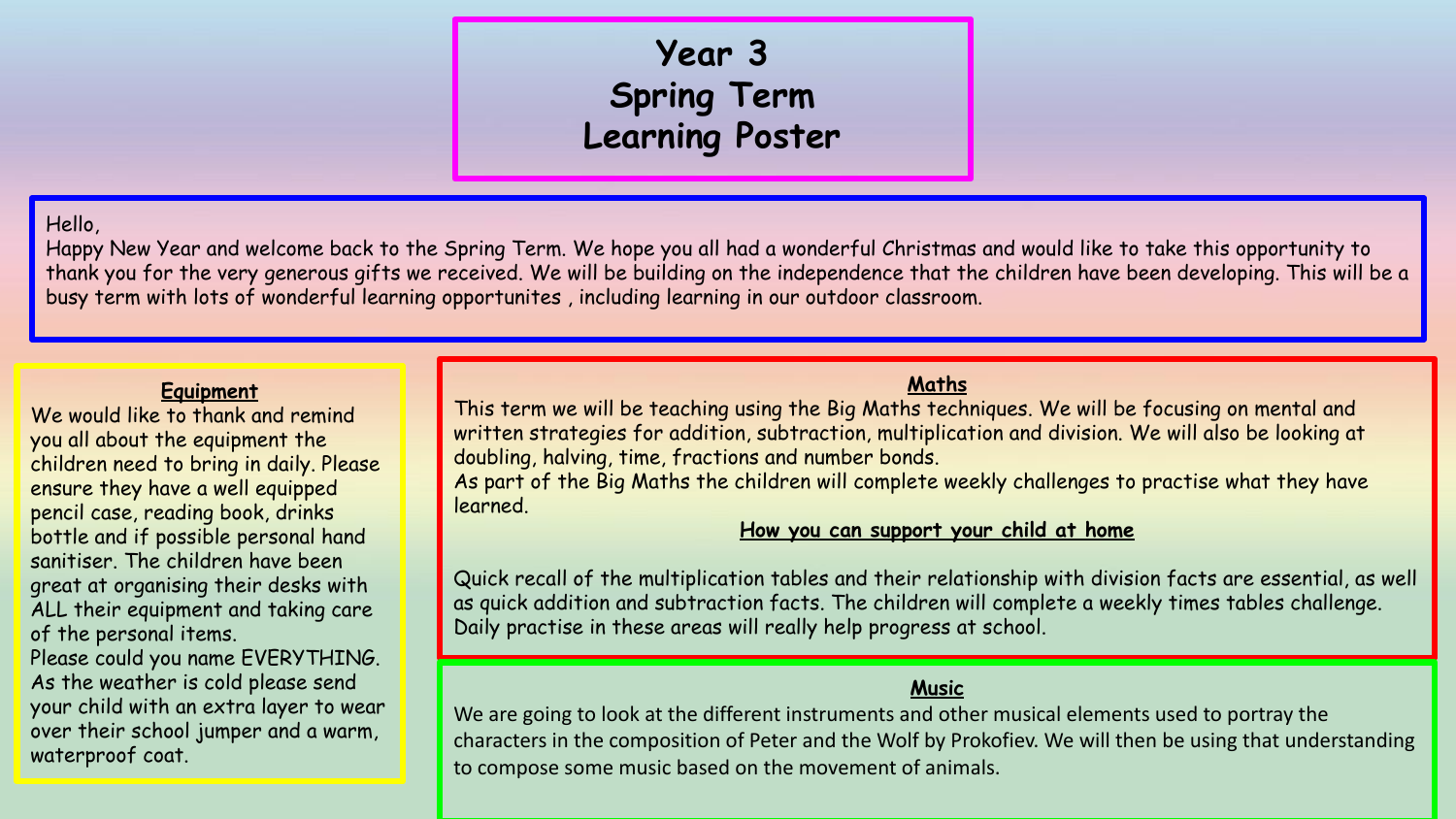#### **Science**

This term's Science units will be Forces and Magnets and Light. The children will be able to foster and develop a sense of curiosity through these topics. Forces and Magnets involves looking at the effects of forces on objects, understanding friction and investigations involving magnets. Light involves understanding sources of light, shadows and how they are formed.

# **Art/ DT**

In Art this term we will be looking at Gaudi and Picasso to link to our work on Spain. We will be learning about their lives, their work and producing our own work based on their ideas. In DT we will be making sculptures. The children will be showing lots of creativity in these lessons.

## **PE**

Tennis and Hockey will be the focus for P.E. The children will need to show commitment and consideration during these lessons. Please ensure your child is wearing shoes that are suitable for sport as we are not changing for PE.

#### **English**

We will be reading The Iron Man by Ted Hughes and James and the Giant Peach by Roald Dahl. We will base our writing on these two texts, using persuasive writing and story writing and character description.

Every week we will also complete grammar and punctuation lessons to support their understanding of the structure of sentences. We will also be having weekly handwriting lessons.

The English curriculum helps the children to foster Craftsmanship, creativity, commitment and communication.

#### **How you can support your child at home**

Talk to your child about punctuation, where their commas might go for example. Encourage your child to write about anything and everything.

#### **Reading**

The children will be asked to read independently daily so please make sure they have their reading book in school everyday.

In addition, please could you encourage your child to complete two or three reads on Oxford Reading Buddy and two or three reads from their reading book. Please record any reading in the reading record. These will be checked on a Monday morning.

#### **How you can support your child at home**

Discuss with your child what they are reading to check understanding. Support them in their quest to read extensively, getting to know about different authors. Choose a book that you can read to them and enjoy together.